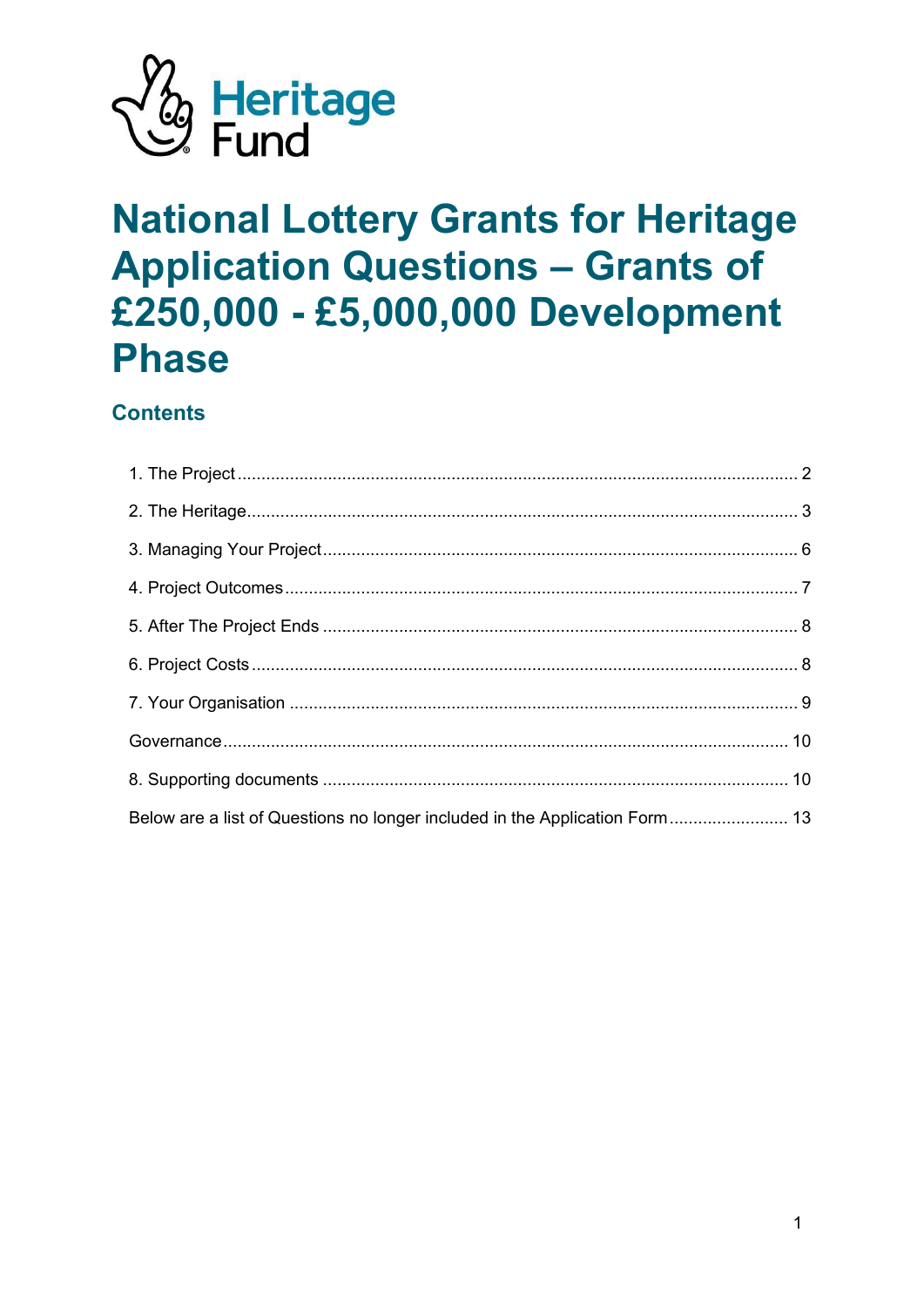

Below are the Questions in the Application Form in the new service. Information in Italics provides guidance on how to translate your Answers to the Questions in the previous Application Form.

# <span id="page-1-0"></span>**1. The Project**

# **Name of your organisation**

*This is automatically completed.*

# **Project Reference Number**

*This is automatically completed.*

# **Project Title [255 characters]**

This was previously asked under Section one: Your project

# **Is this your organisation's first application to the Fund?**

Please tell us the reference number of your most recent application. [255 characters]

Please tell us the project title of your most recent application. [255 characters]

*This was previously Question 1a Is this your organisation's first application to us?*

# **Tell us your idea [5,000 characters]**

*This was previously Question 1b Summarise your project.*

# **Where will your project take place?**

Project Street [255 characters]

Project City [255 characters]

Project County [255 characters]

Project Post Code [100 characters]

For landscape projects, please provide an Ordnance Survey grid reference for your landscape.

*This was previously Question 1c Where will your project take place?*

# **Explain what need and opportunity your project will address. [5,000 characters]**

*This was previously Question 1d Explain what need and opportunity your project will address.*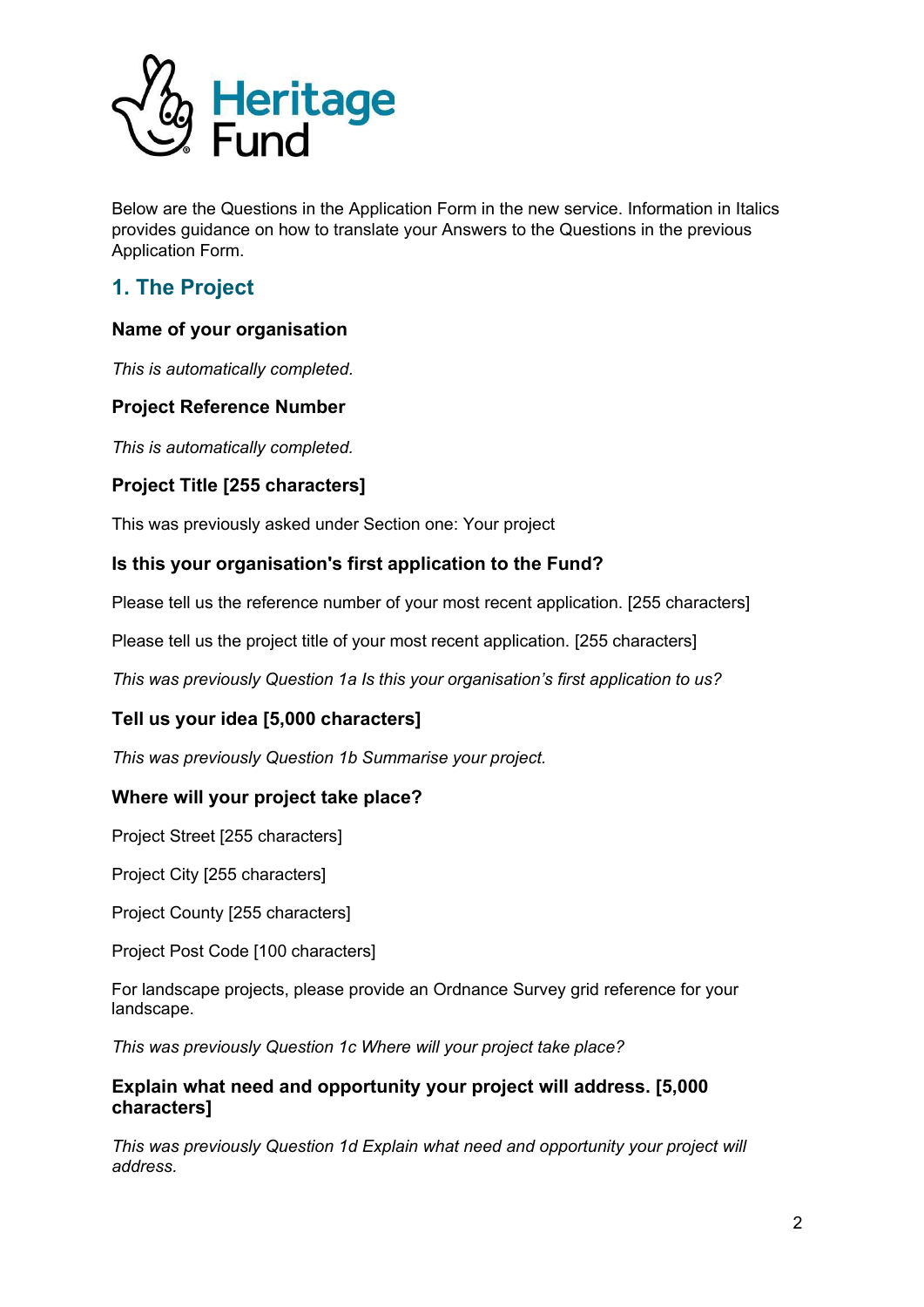

# **Why does your project need to happen now? [5,000 characters]**

*This was previously Question 1e Why is it essential for the project to go ahead now?*

# **Tell us what advice you have received in planning your project and from whom. [5,000 characters]**

*This was previously Question 1f Tell us what advice you have received in planning your project and from whom.*

# **Tell us about the people who will benefit from your project. [5,000 characters]**

*This was previously Question 1g Tell us about the people who will benefit from your project.*

# **Does your project involve heritage that attracts visitors?**

How many visitors did you receive in the last financial year?

How many visitors a year do you expect on completion of your project?

*This was previously Question 1h Does your project involve heritage that attracts visitors?*

# **Will your project be delivered by a partnership?**

Who are your partners? Please provide a named contact from each organisation. [5,000 characters]

*This was previously Question 1i Will your project be delivered by a partnership?*

# **What measures will you take to increase positive environmental impacts and reduce negative environmental impacts? [5,000 characters]**

*This was previously Question 1j What measures will you take to increase positive environmental impacts and reduce negative environmental impacts?*

# **How do you plan to acknowledge your grant? [5,000 characters]**

*This was previously Question 1k As well as acknowledging your grant as set out in our requirements, we expect you to provide special access and/or offers for National Lottery players, on at least an annual basis. Please tell us how you would do this.*

# <span id="page-2-0"></span>**2. The Heritage**

# **Tell us about the heritage in your project and why it is important to your organisation and community. [5,000 characters]**

*This was previously Question 2a Tell us about the heritage in your project and why it is important to your organisation and community.*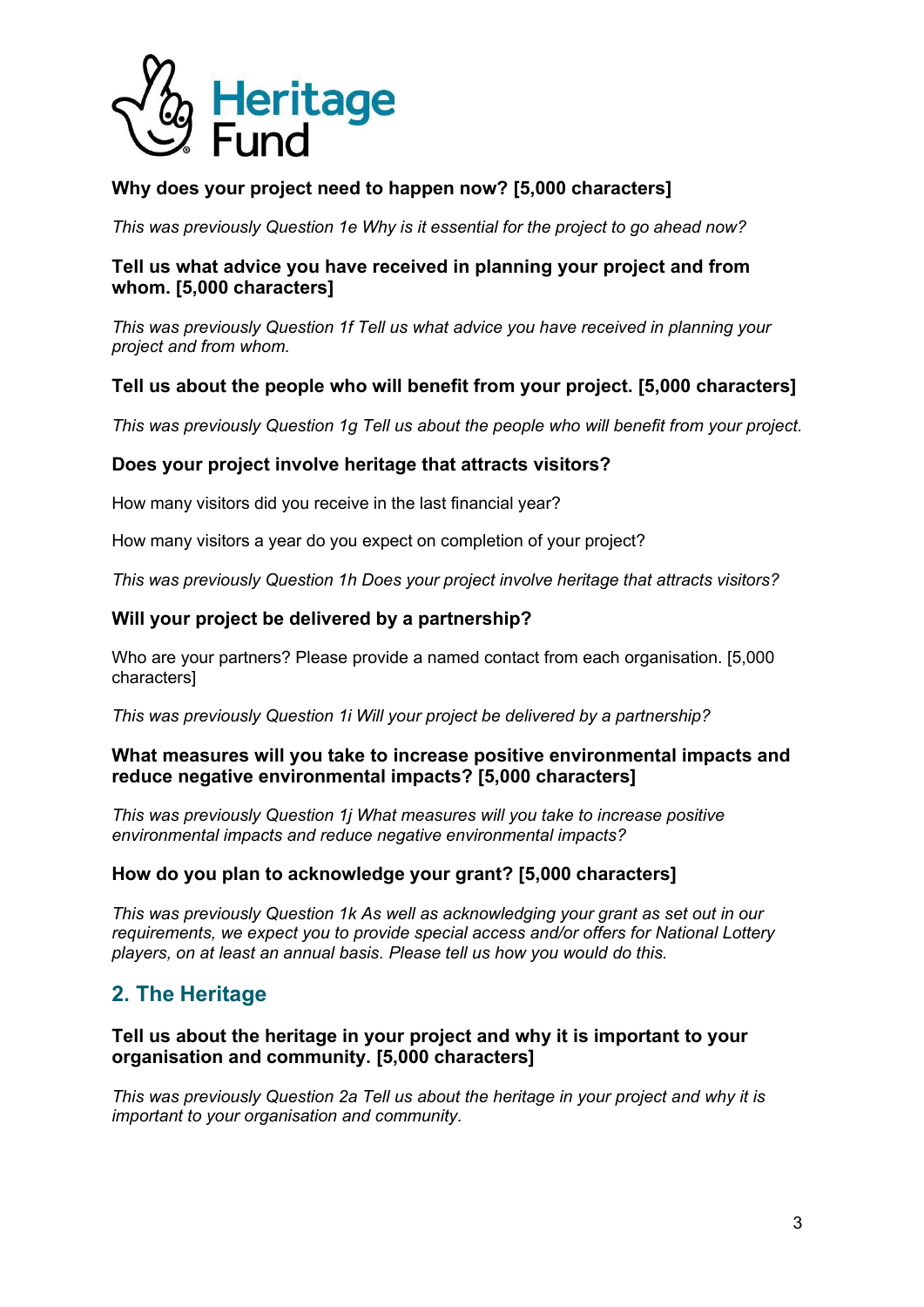

# **Select the type of heritage that best describes your project**

*This was previously Question 2b Select the type of heritage that best describes your project.*

# **Select the sub-type of heritage that best describes your project**

*This is a new Question.*

# **Is the heritage considered to be at risk?**

No, the heritage is not considered to be at risk

Yes, the heritage is considered to be at risk

Explain why you consider the heritage to be at risk and how. [5,000 characters]

*This was previously Question 2c Is the heritage considered to be at risk?*

### **Has a condition survey been undertaken for the heritage asset in the last five years?**

*This is previously part of Question 2f If you are undertaking any capital work (including repair, refurbishment etc.) to land, buildings or heritage items, tell us who owns it.*

# **Does the heritage have any formal designation?**

DCMS funded Museum, Library, Gallery or Archive

Grade I or Grade A Listed Building

How many Grade I or Grade A listed buildings are included in your project?

Grade II\* or Grade B listed building

How many Grade II\* or Grade B listed buildings are included in your project?

Grade II, Grade C or Grade C(S) Listed Building

How many Grade II, Grade C or Grade C(S) listed buildings are included in your project?

Local List

How many local list buildings are included in your project?

#### Scheduled Ancient Monument

How many scheduled ancient monuments of this type are included in your project?

Registered Historic ship

What is the certificate number of the registered historic ship? [255 characters]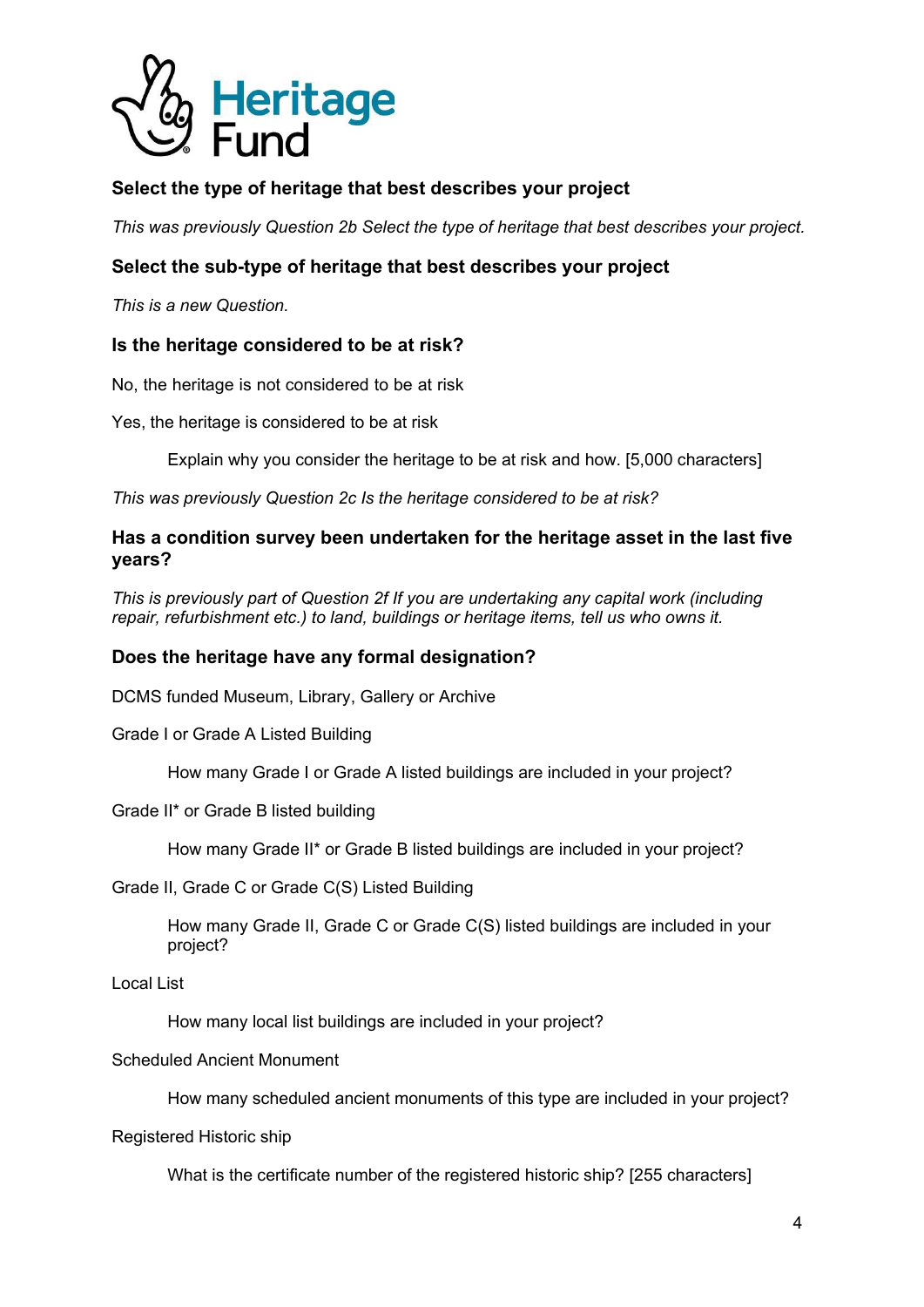

Registered Battlefield

National Park

Ramsar Site

Registered Park or Garden

Grade I listed Park or Garden

What is the registration or inventory number/s of the Grade I listed Park or Garden? [255 characters]

Grade II\* listed Park or Garden

What is the registration or inventory number/s of the Grade II\* listed Park or Garden? [255 characters]

Grade II listed Park or Garden

What is the registration or inventory number/s of the Grade II listed Park or Garden? [255 characters]

Protected Wreck Site

National Historic Organ Register

Site of Special Scientific Interest

Other (please specify) [255 characters]

World Heritage Site

*This was previously Question 2d Does the heritage have any formal designation?*

#### **Will you be undertaking any capital work as part of your project?**

If yes, please provide details [5,000 characters]

*This was previously Question 2e Will you be undertaking any capital work as part of your project?*

**If you are undertaking any capital work (including repair, refurbishment etc.) to land, buildings or heritage items, tell us who owns it.**

[drop down list]

Please provide details about your capital works owner. [5,000 characters]

Are there are legal conditions, restrictions or covenants associated with the heritage asset which may affect your project?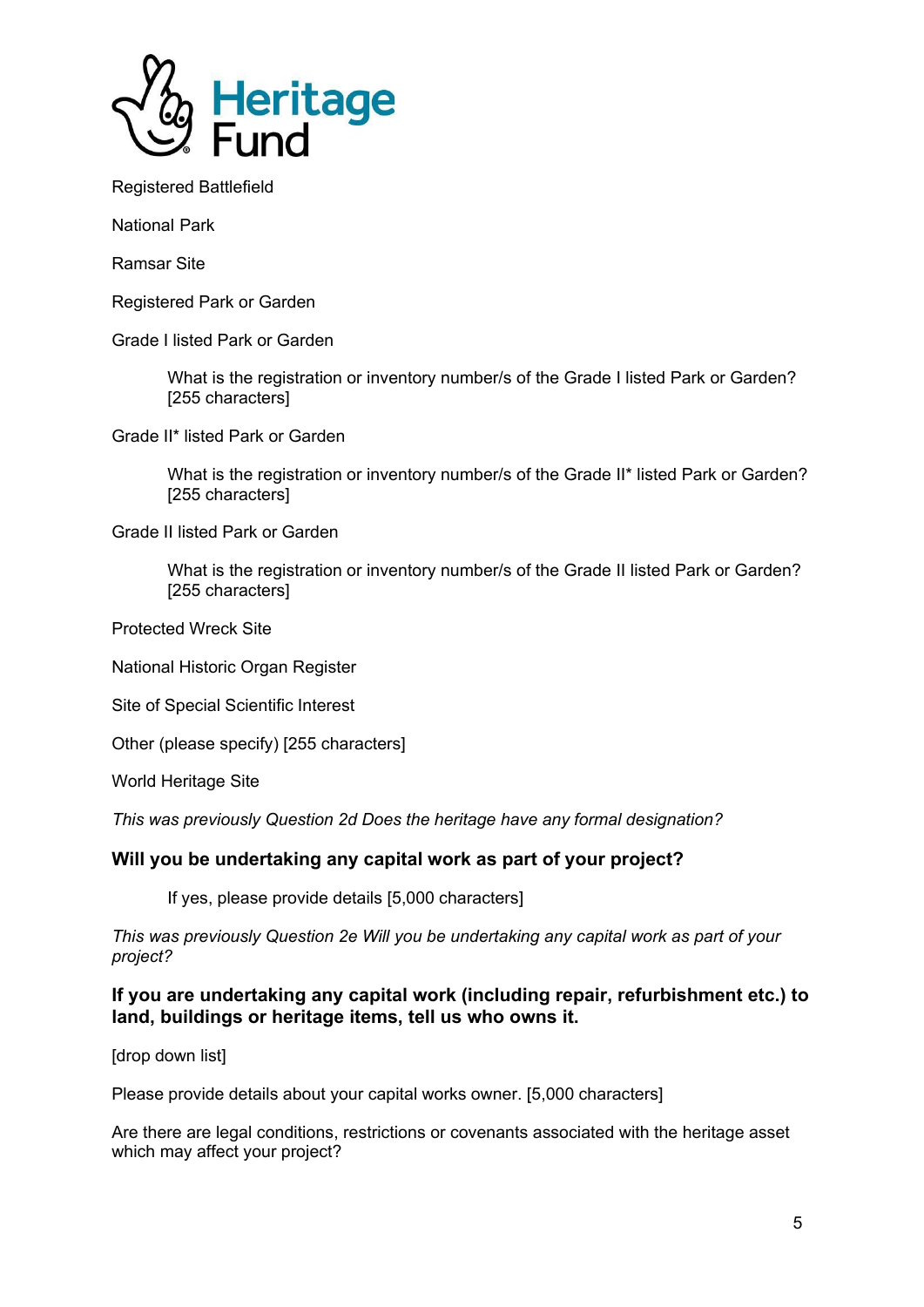

If yes, please provide details [5,000 characters]

*This was previously Question 2f If you are undertaking any capital work (including repair, refurbishment etc.) to land, buildings or heritage items, tell us who owns it.*

### **Does your project involve the acquisition of a building, land or heritage items?**

*This was previously Question 2g Does your project involve the acquisition of a building, land or heritage items?*

# <span id="page-5-0"></span>**3. Managing Your Project**

#### **Has your organisation taken on a project of this scale in the last 5 years?**

If yes, please provide details [5,000 characters]

*This was previously Question 3a Has your organisation taken on a project of this scale in the last 5 years?*

**Tell us why this is the most appropriate project for your organisation to take on at this time. [5,000 characters]**

*This was previously Question 3b Tell us why this is the most appropriate project for your organisation to take on at this time.*

#### **Does your organisation need to undertake any capacity building activity to better deliver your project? [5,000 characters]**

*This was previously Question 3c Does your organisation need to undertake any capacity building activity to better deliver your project?*

#### **Tell us about any jobs or apprenticeships that you will create to deliver your project. [5,000 characters]**

*This was previously Question 3d Tell us about the jobs and / or apprenticeships that you will create to deliver your project.*

#### **What work will you do during the development phase of your project? [5,000 characters]**

*This was previously Question 3e What work will you do during the development phase of your project?*

#### **Who are the main people responsible for the work during the development phase of your project? [5,000 characters]**

*This was previously Question 3f Who are the main people responsible for the work during the development phase of your project?*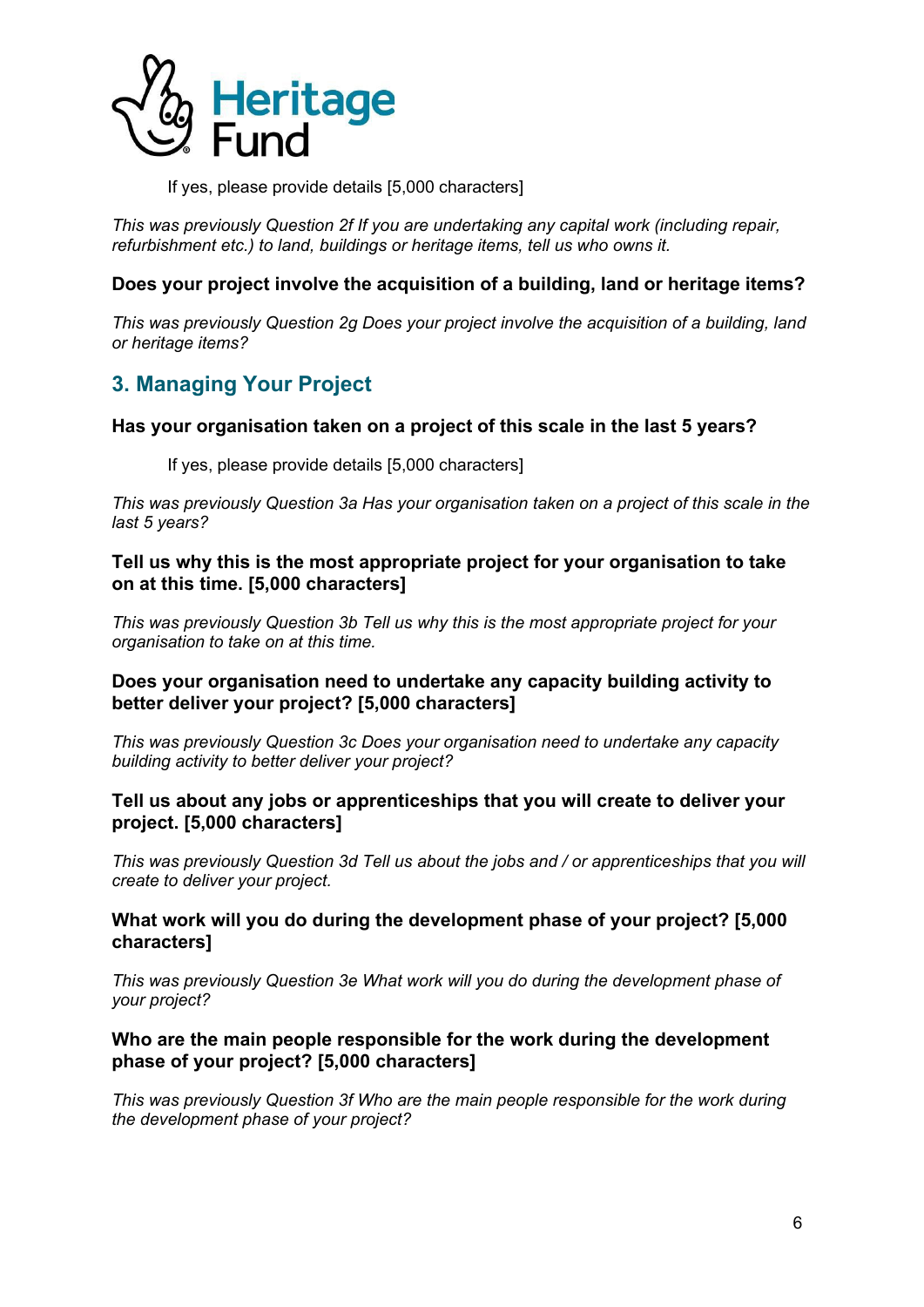

# **Who are the main people responsible for the work during the delivery phase of your project? [5,000 characters]**

*This was previously Question 3i Who are the main people responsible for the work during the delivery phase of your project?*

#### **What work will you do during the delivery phase of your project? [5,000 characters]**

*This was previously Question 3j What work will you do during the delivery phase of your project?*

# **How do you plan to cash flow the delivery phase of your project? [5,000 characters]**

*This was previously Question 3k How do you plan to cash flow the delivery phase of your project?*

#### **Delivery start date and end date.**

*This was previously Question 3n When do you expect the delivery phase of your project to start and finish?*

# **Are there any fixed deadlines or key milestones that will restrict your project's timetable? [5,000 characters]**

*This was previously Question 3o Are there any fixed deadlines or key milestones that will restrict your project's timetable?*

# <span id="page-6-0"></span>**4. Project Outcomes**

# **How will your project involve a wider range of people? [5,000 characters]**

*This was previously Section four: Project outcomes*

#### **Will your project achieve any of our other outcomes?**

Heritage will be in a better condition

Please provide details [5,000 characters]

Heritage will be identified and better explained

Please provide details [5,000 characters]

People will have developed skills

Please provide details [5,000 characters]

People will have learned about heritage, leading to change in ideas and actions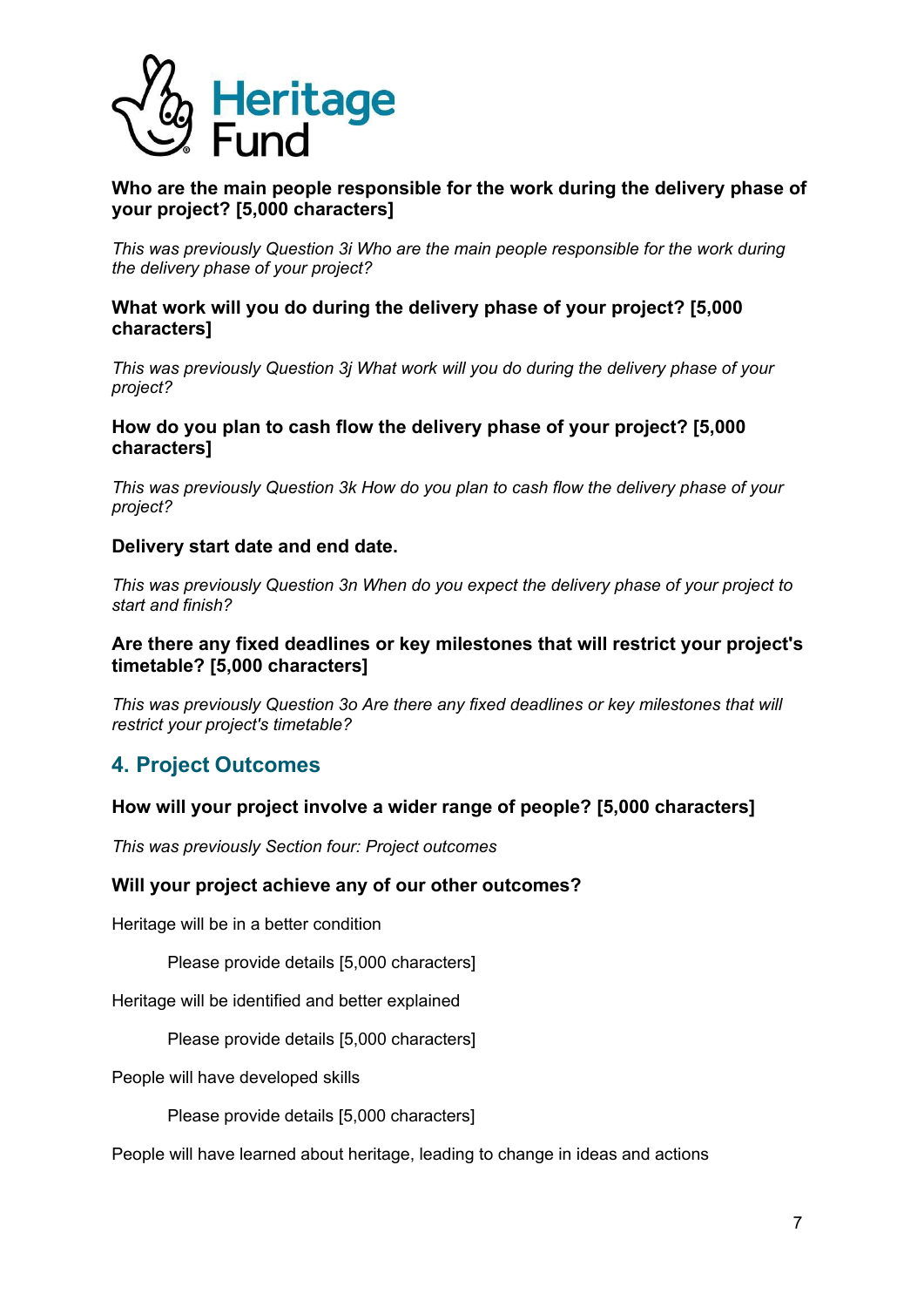

Please provide details [5,000 characters]

People will have greater wellbeing

Please provide details [5,000 characters]

The funded organisation will be more resilient

Please provide details [5,000 characters]

The local area will be a better place to live, work or visit

Please provide details [5,000 characters]

The local economy will be boosted

Please provide details [5,000 characters]

*This was previously Section four: Project outcomes*

# <span id="page-7-0"></span>**5. After The Project Ends**

# **How will you maintain the outcomes of your project after the grant ends and meet any additional running costs? [5,000 characters]**

*This was previously Question 5a How will you maintain the outcomes of your project after the grant ends and meet any additional running costs?*

**How will you ensure that the skills and knowledge developed whilst delivering your project are embedded within your organisation once it has ended? [5,000 characters]**

*This was previously Question 5c How will you ensure that the skills and knowledge developed whilst delivering your project are embedded within your organisation once it has ended?*

#### **How will you evaluate the success of your project and share the learning? [5,000 characters]**

*This was previously Question 5d How will you evaluate the success of your project and share the learning?*

# <span id="page-7-1"></span>**6. Project Costs**

#### **Summary of project costs**

*This is automatically completed. This table was previously after the costs and income for each of the Development (Question 6c) and Delivery (Question 6h) cost sections.*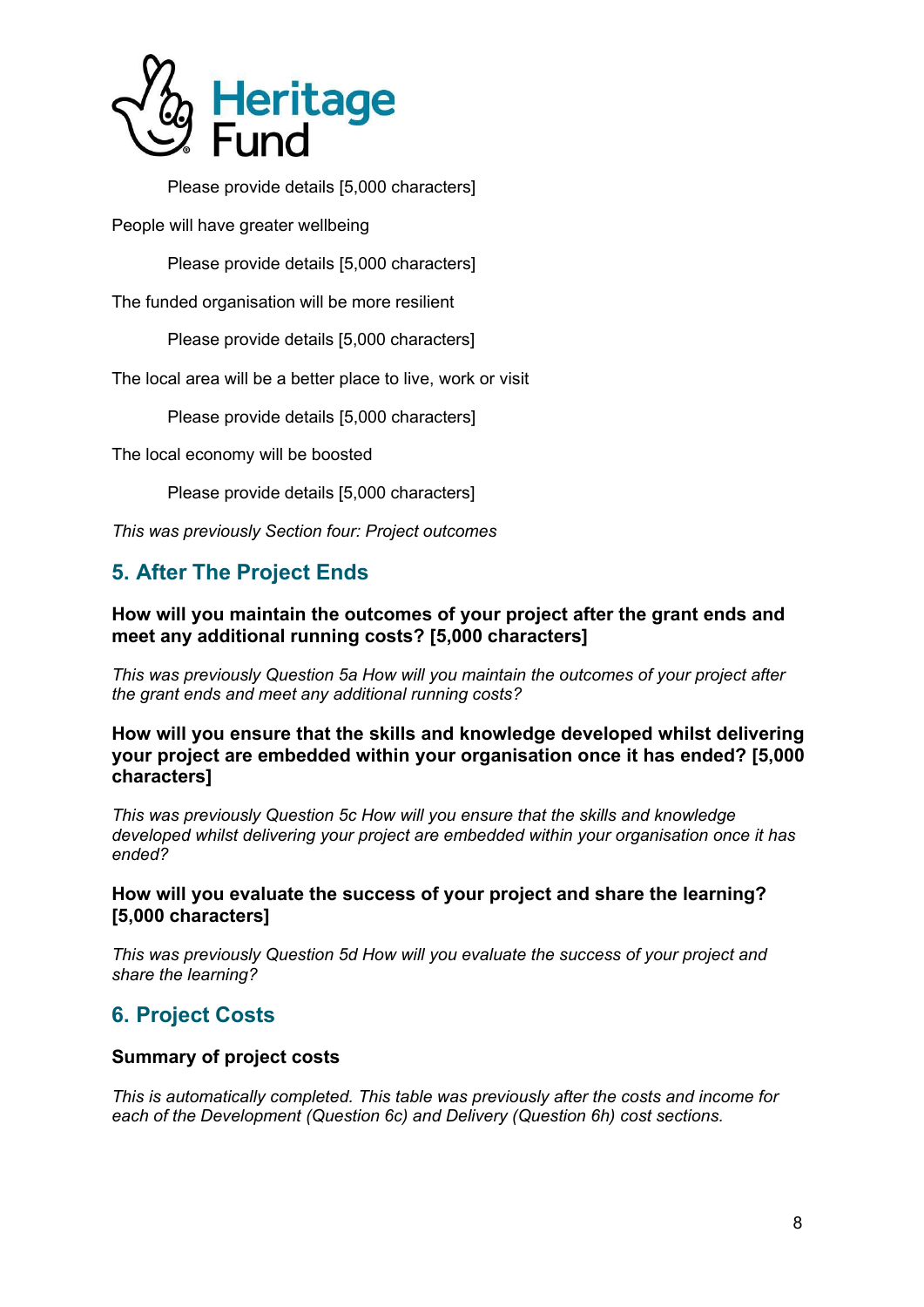

# **Development phase costs.**

*This was previously Question 6a Development-phase costs.*

#### **Development phase income**

*This was previously Question 6b Development-phase costs.*

#### **Delivery phase costs**

*This was previously Questions 6d Delivery-phase capital costs, 6e Development-phase activity costs and 6f Development-phase other costs.*

#### **Delivery phase income**

*This was previously Question 6g Delivery-phase income.*

# <span id="page-8-0"></span>**7. Your Organisation**

#### **Tell us about your organisation's main purpose and regular activities. [5,000 characters]**

*This was previously Question 7c Tell us about your organisation's main purpose and regular activities.*

#### **How many people does your organisation employ?**

*This was previously part of Question 7c Tell us about your organisation's main purpose and regular activities.*

#### **How many board members or Trustees does your organisation have?**

*This was previously part of Question 7c Tell us about your organisation's main purpose and regular activities.*

#### **How much did your organisation spend in the last financial year?**

*This was previously part of Question 7c Tell us about your organisation's main purpose and regular activities.*

#### **What level of unrestricted funds is there in your organisation's reserves?**

*This was previously part of Question 7c Tell us about your organisation's main purpose and regular activities.*

#### **Are you VAT-registered?**

Please provide your VAT number.

*This was previously Question 7e Are you VAT-registered?*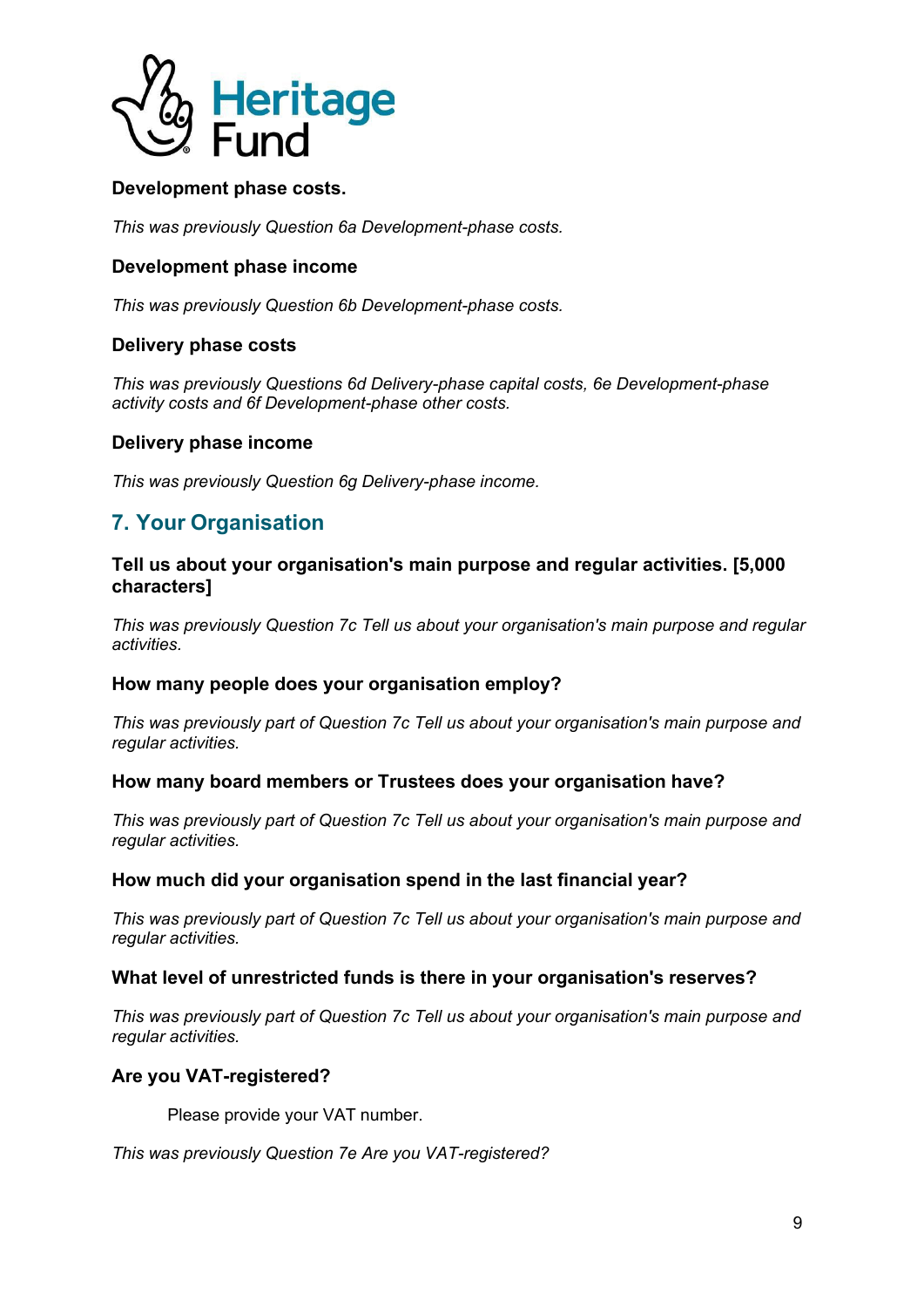

**Do you consider your organisation's mission and objectives to be any of the following? Please select the options that apply.**

Black or minority ethnic-led

Disability-led

LGBT+-led

Female-led

Young people-led

Mainly led by people from Catholic communities

Mainly led by people from Protestant communities

*This was previously Question 7f Do you consider your organisation's mission and objectives to be:*

**Does your organisation use social media? If so, please provide us with some information (for instance, your organisations Twitter handle) [5,000 characters]**

*This was previously Question 7h Does your organisation use social media? If so, please provide us with some information (for instance, your organisation's twitter handle).*

# <span id="page-9-0"></span>**Governance**

**Tell us how you review the Governance and Senior management arrangements in place for your heritage. [5,000 characters]**

*This was previously part of Question 7c Tell us about your organisation's main purpose and regular activities.*

**Are you planning to undertake a governance review to ensure you have the right expertise to deliver and then sustain your project beyond the period of your grant funding?**

If yes, when do you intend undertaking this review? [5,000 characters]

*This was previously part of Question 7c Tell us about your organisation's main purpose and regular activities.*

# <span id="page-9-1"></span>**8. Supporting documents**

Before we assess your application, we need to see your supporting documents.

Choose a clear, descriptive file name for each supporting document so we can easily identify each one.

Supported file types: .jpg, .doc, .docx, .pdf, .xls, .xlsx, .ppt, .pptx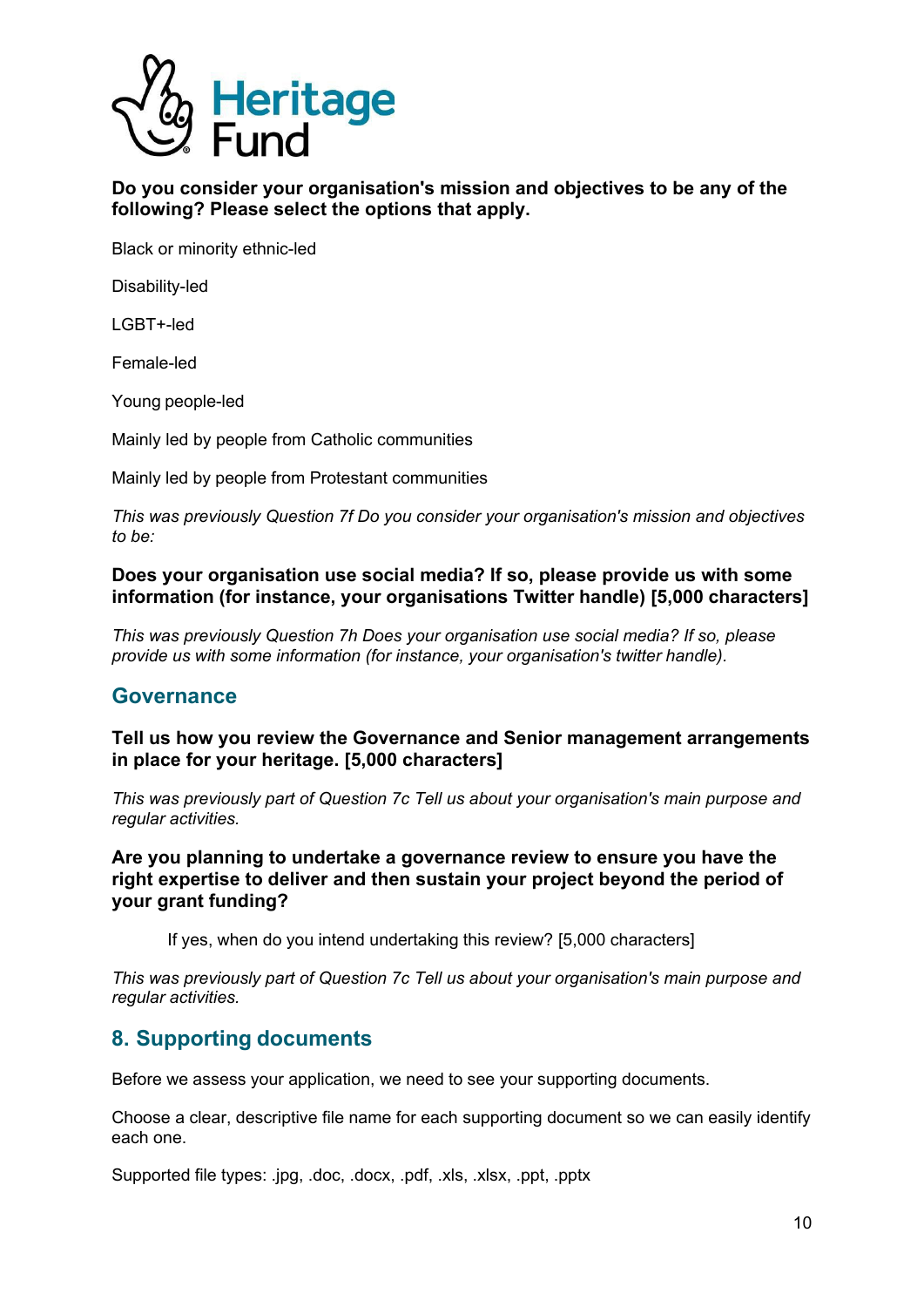

# **1 Timetable for the development phase**

A detailed timetable for the development phase of your project.

# **2 Risks for the development phase**

A document to tell us the risks to the development phase of your project and how they will be managed.

#### **3 Timetable for delivery phase**

A summary timetable for the delivery phase of your project.

#### **4 Risks for the delivery phase**

A document to tell us the risks to the delivery phase of your project and how they will be managed.

#### **5 Main risks document for after the project is completed**

A document to tell us about the main risks facing the project after it has been completed and how they will be managed.

#### **6 Governing document or constitution**

You do not need to upload your governing document if you are:

- a public organisation, for example, a local authority
- you are a commercial organisation

# **7 Accounts**

Your most recent audited or accountant verified accounts for the last 3 years. We would also like to see your management accounts for the current financial year.

If you are a newly formed organisation and do not have a set of audited accounts, you can submit your last 3 bank statements or a letter from your bank confirming that you have opened an account.

You do not need to upload your accounts if you are a public organisation, for example, a local authority.

#### **8 Detailed cost breakdown**

Spreadsheet detailing the cost breakdown in the Project costs section of the application. This document is mandatory for all applicants.

#### **9 Partnership agreements**

If you are planning on working with another organisation to carry out your project, we would like to see your partnership agreement. This document should outline both partner's roles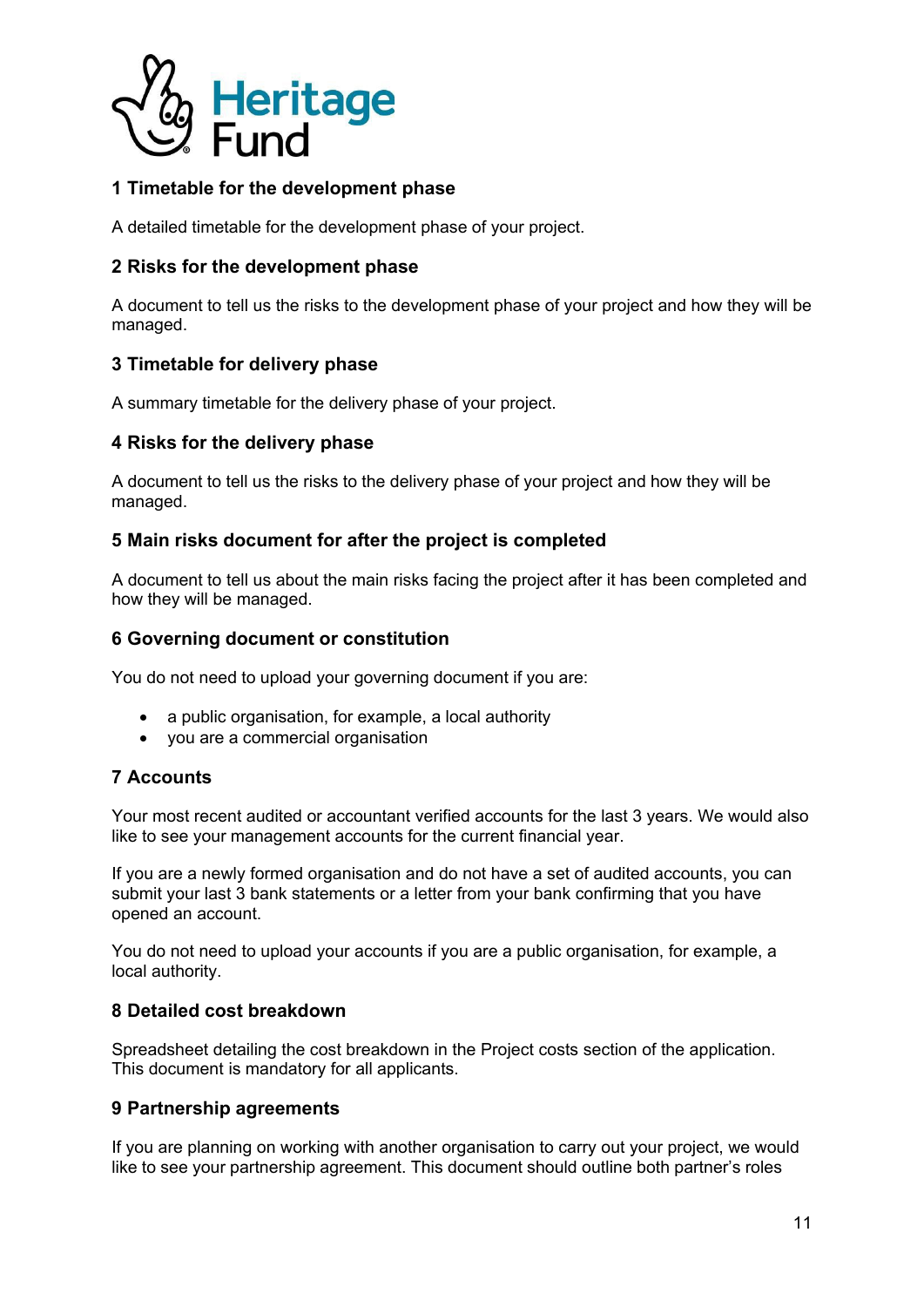

and responsibilities and should be signed by all parties. This agreement should reflect the needs of your project and you may need to seek independent advice.

You do not need to provide a partnership agreement unless another organisation is delivering a significant part of your project.

#### **10 Job descriptions**

If you plan to recruit a new member of staff to help deliver your project, including an apprentice, please submit a job description for that post. You also need to provide job descriptions if you have a suitably qualified member of staff that you are moving into a project post.

#### **11 Briefs for internally or externally commissioned work**

Briefs describe any work you plan to commission during the development phase of your project. If you are commissioning work, for example, from an artist or an architect, then you should upload a brief. The brief should describe the works, how long they will take, and how much they will cost. Template brief for commissioned work.

For fees over £10,000 you should get 3 competitive tenders or quotes, for fees over £50,000 we will expect you to provide proof of the competitive tendering process.

#### **12 Images**

If relevant, please provide images that help to show us your project.

For example, if your project focus is a local photography archive, upload images of the collection. Or, if your project involves a community garden, upload a map.

If you want to improve a landscape or conservation area upload a map of the area that shows the location of all the projects you will deliver.

#### **13 Letters of support**

Letters of support are a way of showing that you have spoken to other people and that they are interested and committed to your project.

Please upload up to 6 letters of support from the people involved in your project. For example, if you plan to deliver workshops at local youth clubs then a letter of support will show us that they want to take part.

If possible, letters should be on headed paper or signed and dated.

#### **14 Calculations of full cost recovery included in your development-phase costs**

If you have included Full Cost Recovery, upload documents to tell us how you have worked out the share that relates to your project.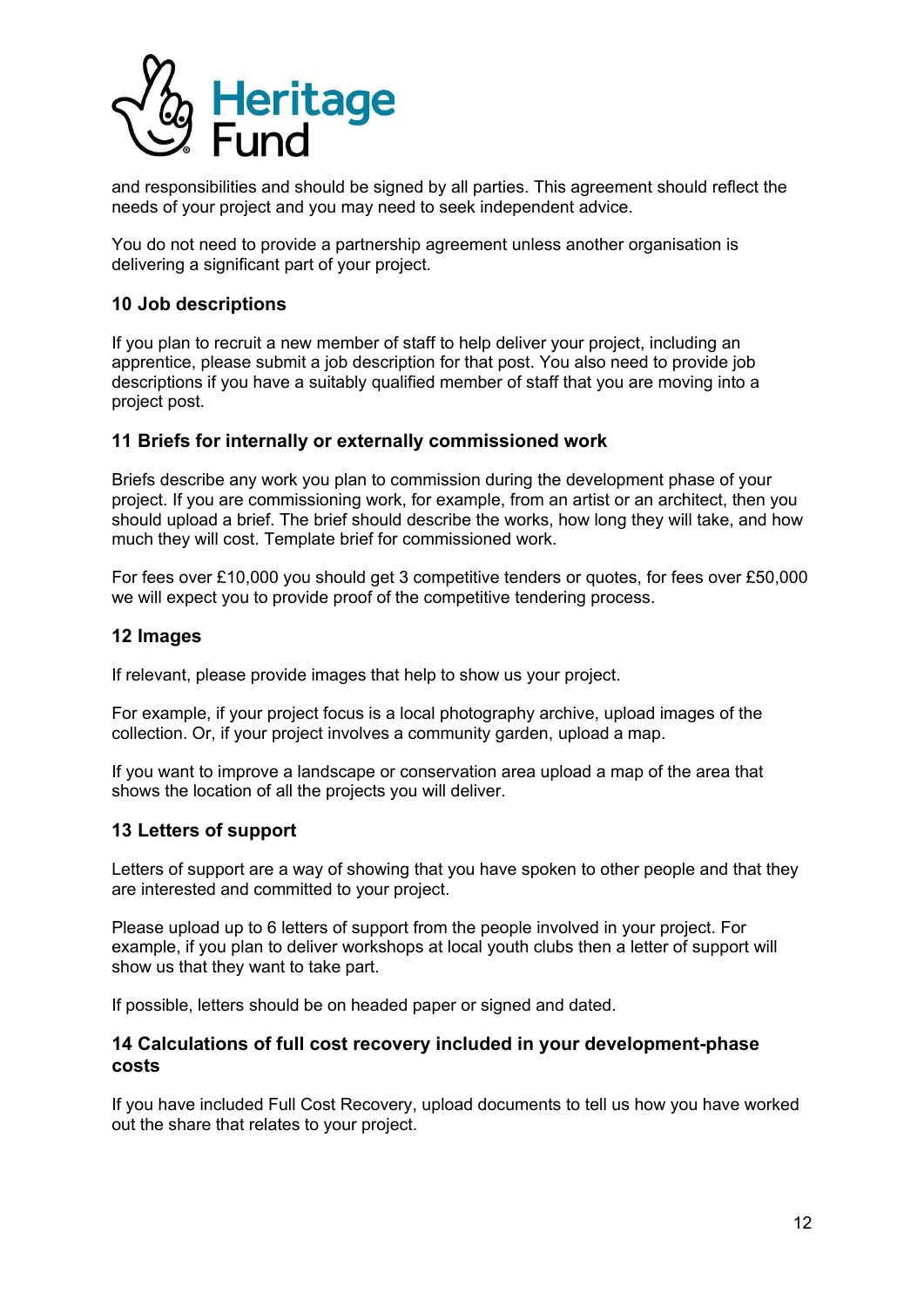

### **15 Business plan**

If you do not have a business plan please upload the planning document you work with to manage your heritage. If you are an organisation, which manages multiple sites or are, for example a Local Authority, upload the planning documents most relevant to the heritage.

# **16 Condition survey**

If your project involves the conservation of heritage, you must provide a condition survey or another appropriate document such as a draft or outline Conservation Plan. This should tell us the current condition of the heritage and the works needed to return the heritage to a good condition. For example, if you plan to conserve a local war memorial, you will need to know the current condition and what repair works are needed. The survey or report should also indicate the relative priority of the suggested works, including what works are most critical and need to be tackled most urgently.

# **17 Ownership documents**

If you are planning any capital works, or intending to purchase land, buildings, or collections, please provide copies of any relevant ownership documents. For example, Land Registry ownership documents, or a lease or heads of terms.

#### **18 Heritage Enterprise supporting documents**

If you are making a Heritage Enterprise application, you could upload the following:

- A viability appraisal that provides a reasonable indication of the conservation deficit.
- Design specification for any capital works to be undertaken during the development phase.
- Two or three of the most recent and relevant documents that describe the vision and strategy for the area, if applicable. For example documents from the local development framework, area action plan, master plan, regeneration strategy, tourism strategy.

*This was previously Section eight: Supporting documents.*

# <span id="page-12-0"></span>**Below are a list of Questions no longer included in the Application Form**

3g Complete a detailed timetable for the development phase of your project.

3h Tell us about the risks to the development phase of your project and how they will be managed.

3l Complete a summary timetable for the delivery phase of your project.

3m Tell us about the risks to the delivery phase of your project and how they will be managed.

5b Tell us about the main risks facing the project after it has been completed and how they will be managed.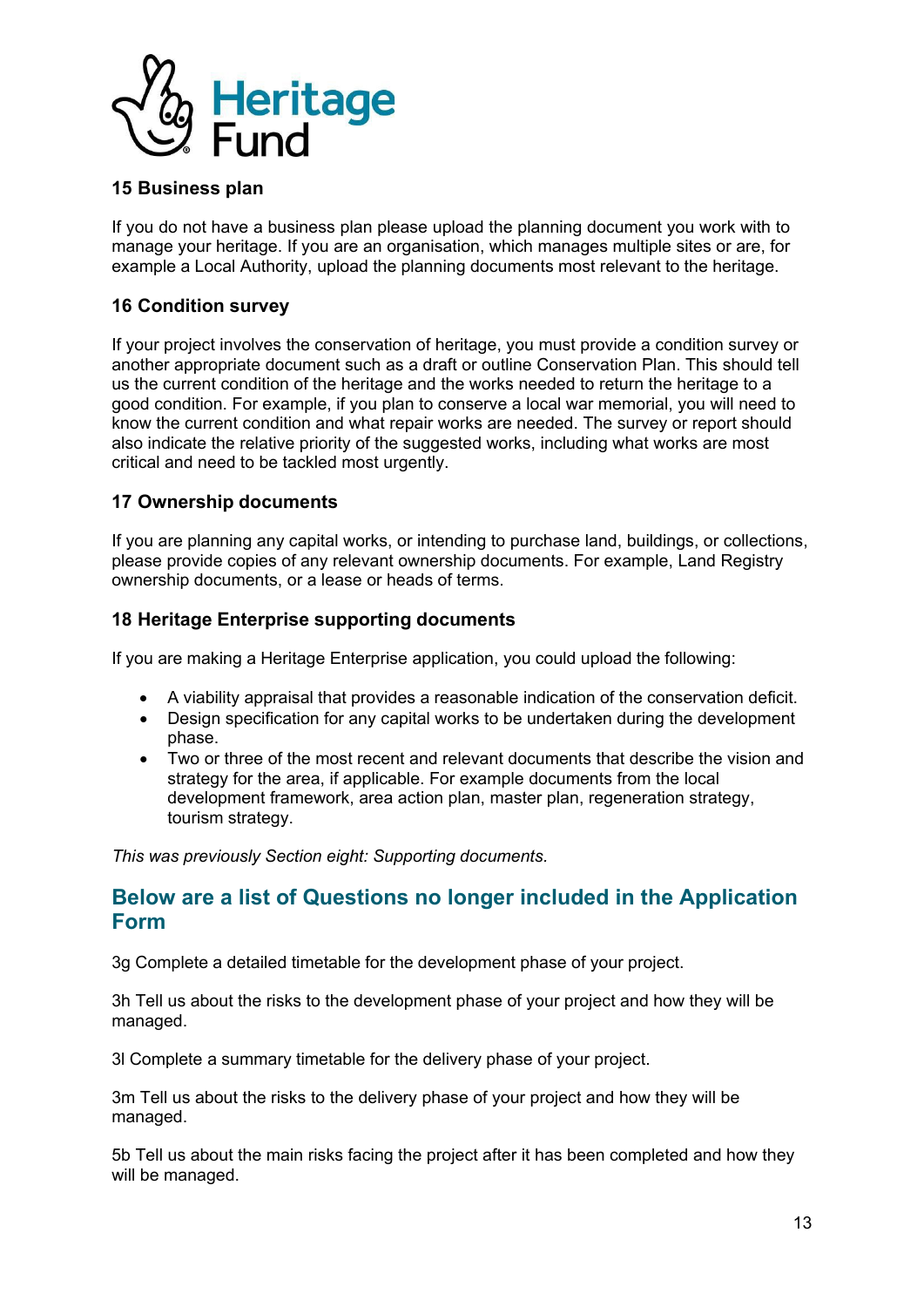

6i If you have included Full Cost Recovery, how have you worked out the share that relates to your project?

7a Address of your organisation.

7b Legal status of your organisation.

7c Do you have a financial reserves policy?

7d Is your organisation any of the following? If so please provide the information requested.

- Registered Charity in England, Scotland or Wales give registration number
- Charity recognised by HM Revenue and Customs in Northern Ireland give reference number
- Company or Community Interest Company (CIC) give registration number

7g Details of main contact.

- Name
- Date of birth
- Position
- Is the address of the main contact the same as the address in 6a?
- Daytime phone number, including area code
- Alternative phone number
- Email address
- Tell us about any particular communication needs this contact has.
- For projects based in Wales, which language should we use to communicate with the main contact?
	- o English
	- o Welsh
	- o Both (Bilingual)
- If the main contact is not an authorised signatory for your organisation please include the details of an authorised signatory below:
	- o Name
	- o Position
	- o Contact telephone number

Section nine: Additional information and declaration

An objective for our work is that by 2024 heritage will be more inclusive. We are committed to having an accurate picture of the diversity of organisations who apply to us. We will anonymise the demographic data you give us and use it to inform our policy and in our public reporting.

Please include all the information you have available (that is obtained through formal monitoring, not based on assumptions or informal knowledge). Please do not provide data if you are not sure.

1) Of the people who are employed in your organisation (both full-time and part-time staff), approximately how many are: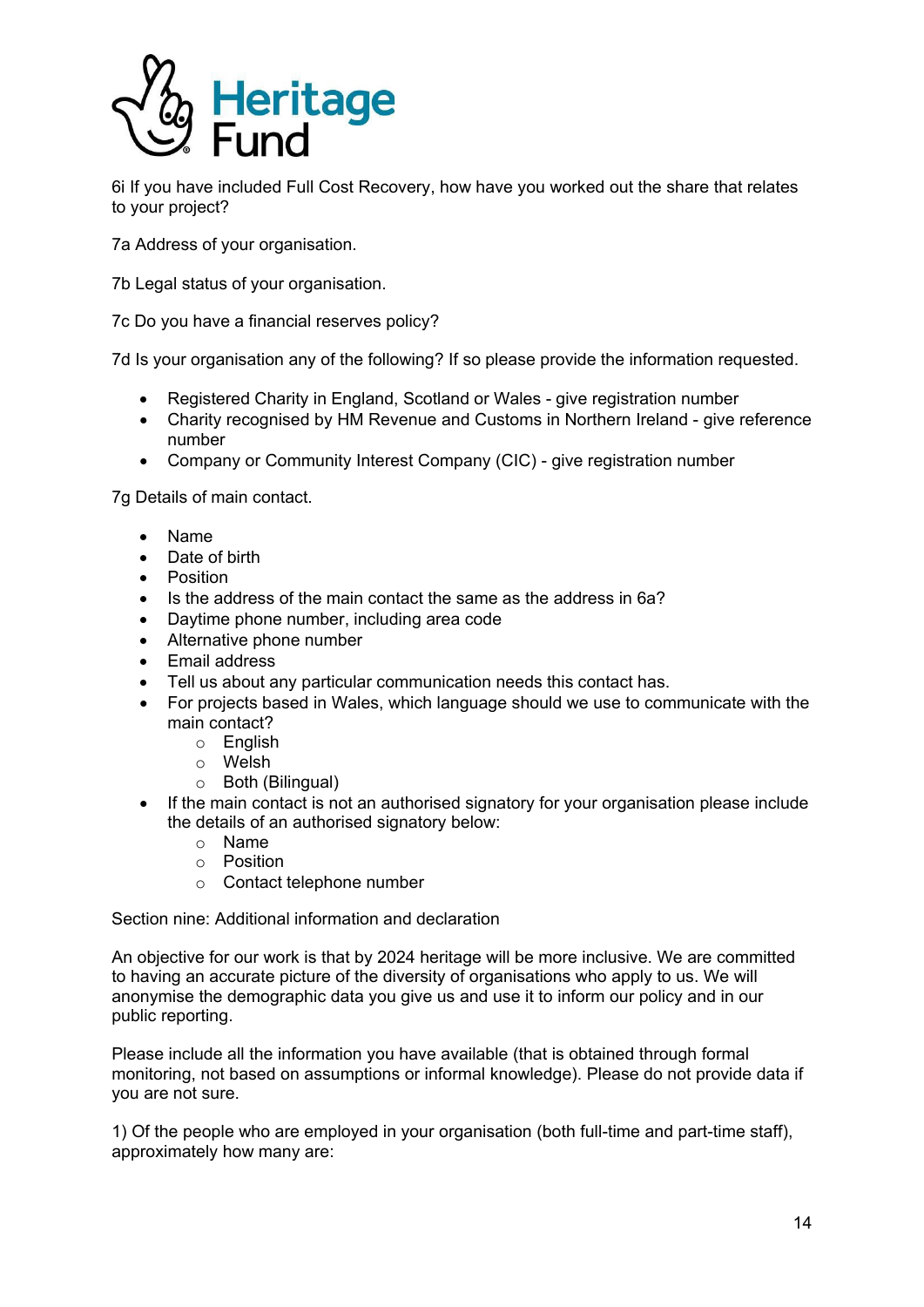

- Don't know
- Male  $(\%)$
- Female (%)
- Non-binary (%)

2) Please enter the total numbers of paid staff, volunteers and Board members in your organisation, as applicable.

Gender

- Male
- Female
- Non-binary
- They prefer not to say
- Not known

#### Age

- Up to 19
- 20-34
- 35-49
- 50-64
- 65+
- They prefer not to say
- Not known

#### Disability and Impairment

- Number who identify as a deaf or disabled person
- Number of non-disabled staff
- Prefer not to say
- Not known

#### **Ethnicity**

- White
	- o British
	- o Irish
	- o Irish traveller
	- o Other White background
- Mixed
	- $\circ$  Black Caribbean and White  $\circ$  Black African and White
	- **Black African and White**
	- o Asian and White
- Asian/Asian British
	- o Indian
	- o Pakistani
	- o Bangladeshi
	- o Chinese
	- o Any other Asian background